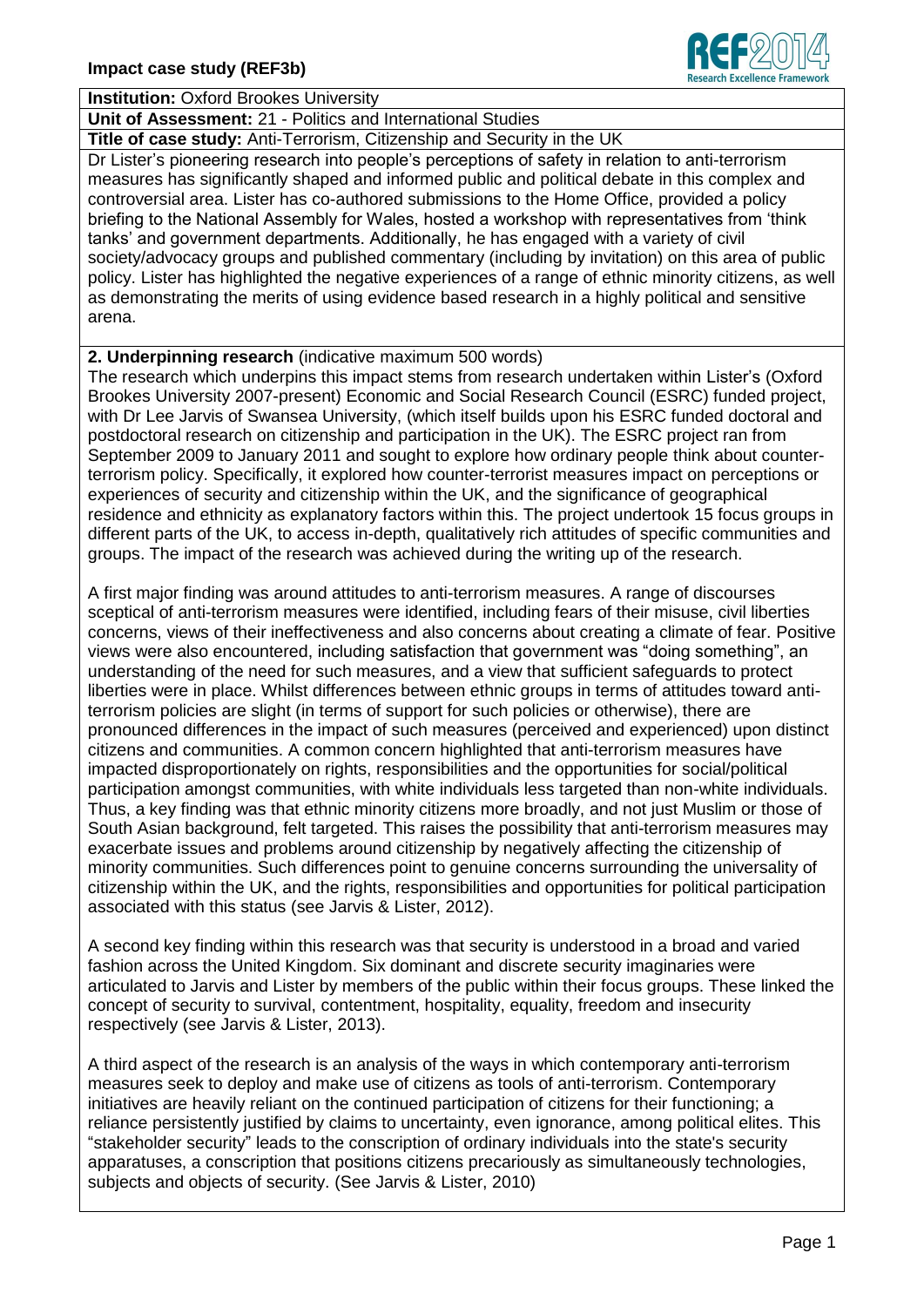

**3. References to the research** (indicative maximum of six references) External Research Funding

ESRC Small Grant Award: RES 000-22-3765 (award amount £73,265.51) 01/09/09 - 31/01/11. *Anti-Terrorism, Citizenship and Security in the UK* (with Dr. Lee Jarvis, Swansea University). Peer review process: 2 Referees at grant application stage, prior to the Research Grants Board's final decision. Further details available via project webpage: <http://www.esrc.ac.uk/my-esrc/grants/RES-000-22-3765/read>

ESRC/Office of the Deputy Prime Minister Postdoctoral Research Fellow: Award no. PTA-039-27- 0026 (award amount £26,983.14) 01/10/04 – 31/08/05. *Democratic Renewal and Citizen Engagement* Peer review process 2 Referees at grant application stage, prior to the Research Grants Board's final decision. Further details available via project webpage:

<http://www.esrc.ac.uk/my-esrc/grants/PTA-039-27-0026/read>

ESRC PhD Award. Award no. PTA-030-2002-01427. 01/10/02 – 30/09/04 *The Social Foundations of Democratic Participation* Peer review process 2 Referees at grant application stage, prior to the Research Grants Board's final decision

## Relevant Research Outputs

Refereed Journal Articles

Jarvis, L. & Lister, M. (2012) "Disconnected Citizenship? The Impacts of Anti-Terrorism Policy on Citizenship in the UK", in Political Studies 61(3), pp656-675 (Double-blind peer-reviewed; 5 referees). DOI: 10.1111/j.1467-9248.2012.00993.x *Submitted to REF2014, Oxford Brookes University, UoA21 Politics and International Studies, REF2, MJ Lister, Output identifier 8785.*

Jarvis, L. & Lister, M. (2013) "Vernacular Securities and their Study: A Qualitative Analysis and Research Agenda', *International Relations*, 27 (2), pp 158-179(Double-blind peer-reviewed; 2 referees). DOI: 10.1177/0047117812460880

*Submitted to REF2014, Oxford Brookes University, UoA21 Politics and International Studies, REF2, MJ Lister, Output identifier 8784.*

Jarvis, L. & Lister, M. (2010) "Stakeholder Security: The new Western way of Counter-terrorism?", in Contemporary Politics 16(2), pp. 173-188. (Double-blind peer reviewed; 2 referees). DOI: 10.1080/13569771003783943

*Submitted to REF2014, Oxford Brookes University, UoA21 Politics and International Studies, REF2, MJ Lister, Output identifier 7290.*

**4. Details of the impact** (indicative maximum 750 words)

The specific impacts of Lister's research can be characterised as informing the public policy debate with evidenced-based research in an area of government policy that is highly politically charged. Within a comparatively short period he has been able to achieve a substantial reach and significance to the role of informing the policy process. At the same time as drafting the key research outputs listed above, Lister (with co-author Jarvis) undertook a range of impact activities, including writing briefing papers for wider audiences and giving presentations on the research.

The diversity of audiences with whom Lister has undertaken impact-related activities attests to this, which include: government agencies, lobby groups, think-tanks and civil society organisations.

The nature and extent of his impact is divided into two broad categories: contribution to the policy process, and influence on public policy debate.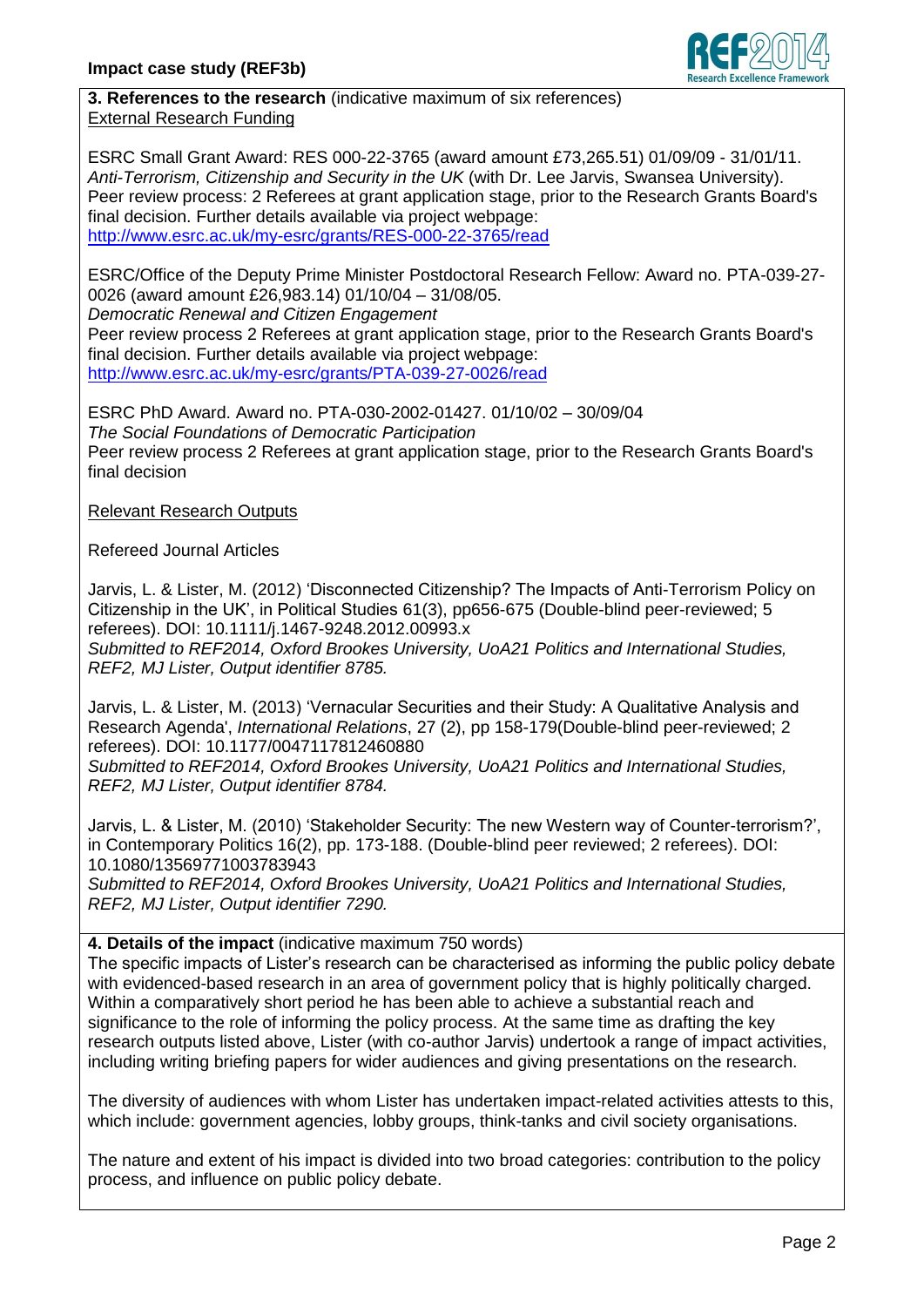

Contribution to the policy process:

- A co-authored, with Dr Lee Jarvis, a submission to the Home Office Rapid Review of Counter Terrorism Powers (announced by the Home Secretary on 13 July 2010). The submission was acknowledged in the review findings, published on 26/01/11. Specific policy recommendations within the submission included:
	- I. For counter terrorism policies to be more widely accepted and viewed with greater legitimacy, their security-enhancing aspects should be more clearly demonstrated to citizens;
	- II. A need to address the perceived targeting of ethnic minority communities (and not, exclusively, Muslim communities) by counter-terrorism measures;
	- III. A need to render stop and search powers more acceptable to certain sections of the population by making permanent the revisions announced by the Home Secretary in the House of Commons on 08/07/10.

This latter recommendation, in line with a European Court of Human Rights ruling, was adopted in the Protections of Freedom Act 2012. This has meant the ending of a power which saw, at its height in 2008/09, over 200,000 people stopped and searched.

- Hosting a workshop with relevant stakeholders in the counter-terrorism and community cohesion arenas in London (14/01/11). Attendees included representatives of the following organisations: the Office for Security and Counter-Terrorism (OSCT), Metropolitan Police Authority, the Muslim Contact Unit, the Muslim Council of Britain, the Institute for Race Relations, and Facilitators for a Better Jamaica.
- A Swansea University National Assembly Briefing, National Assembly for Wales, Cardiff. (07/12/10): Feeling Secure? The Public and UK Counter-terrorism Powers.

## Influence on public policy debate:

As well as having direct influence on policy, Lister"s research has shaped and informed public and political debate in this complex and controversial area, in the main by illuminating the experiences of a range of ethnic minority citizens. Drawing on the primary qualitative evidence gathered in the ESRC project, the research has highlighted the negative impact of many anti-terrorism measures on Black and Asian citizens. Whilst the impact on many Muslim/Asian citizens may be frequently discussed in the public debate, the recognition that the negative effects of anti-terrorism measures go wider and reach other ethnic minority groups represents a distinctive contribution to the public debate. Articles for the Muslim Council of Britain (2011a, published online 15/06/11) and openDemocracy.net (2011b, 05/02/11) have helped to contribute to the public debate on these issues, as witnessed by their citation in other public discussions on these issues (see Awan, 2012, and White & McEvoy 2012)

**5. Sources to corroborate the impact** (indicative maximum of 10 references) Policy influence/impact:

Jarvis, L. & Lister, M. (2010) Counter-terrorism, Citizenship and Security in the UK. Evidence submitted to the Home Office Rapid Review of Counter Terrorism Powers, announced by the Home Secretary on 13 July 2010. Submission comprised a co-authored 49pp. summary of evidence prepared by Dr. Lee Jarvis and Dr. Michael Lister. (available from Oxford Brookes University Research Support Office)

The Home Office Reports discussing our contributions to the Rapid Review of Counter-terrorism and Security Powers are available here, in their "Summary of responses to the consultation": <http://www.homeoffice.gov.uk/publications/counter-terrorism/review-of-ct-security-powers/>

Public debate influence/impact:

Jarvis, L. & Lister, M. (2011a) "Values and Stakeholders in the 2011 Prevent Strategy", in Muslim